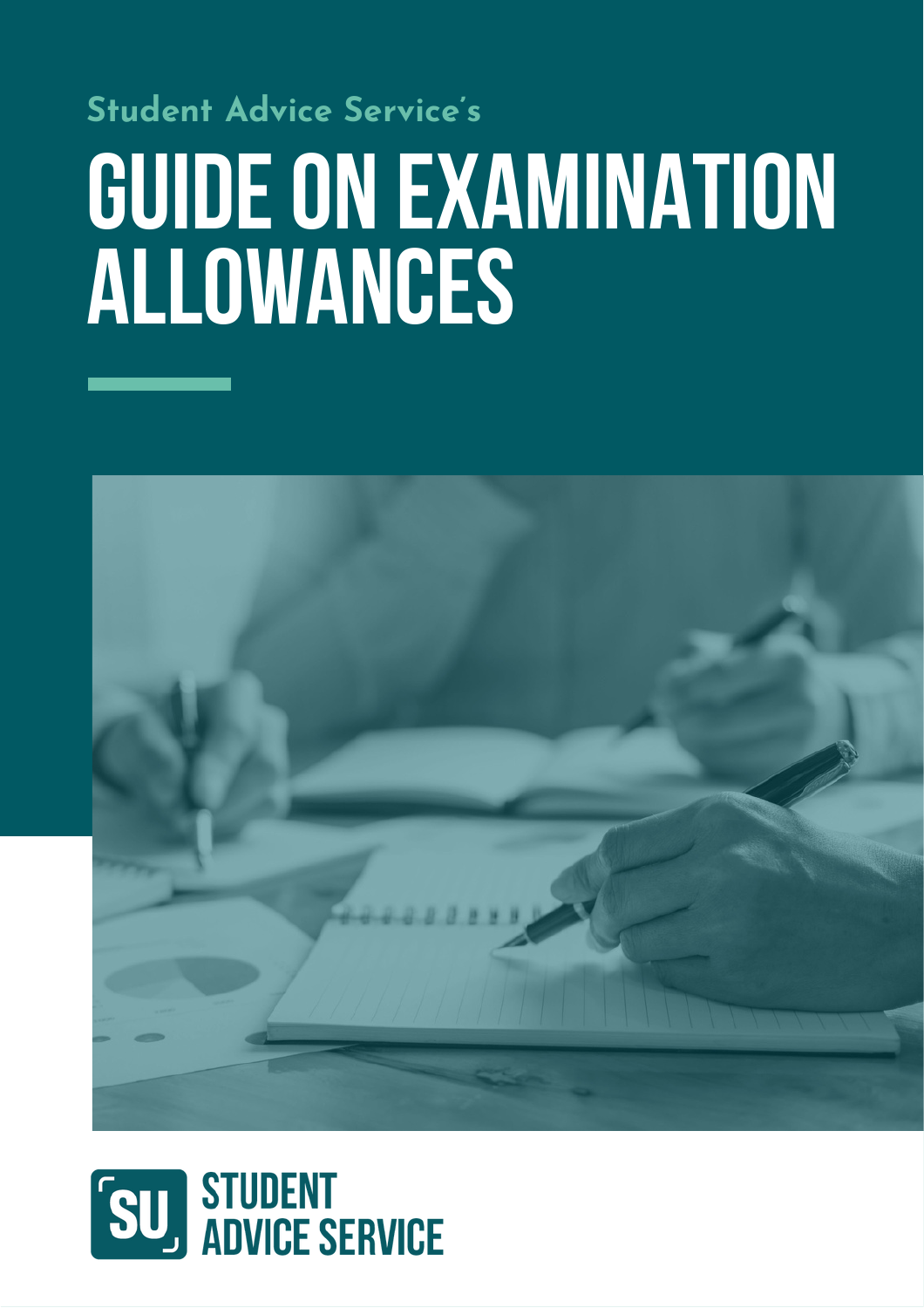### EXAMINATION ALLOWANCES FOR UNDERGRADUATE STUDENTS AND STUDENTS ON CERTAIN POSTGRADUATE COURSES

This information guide is for students who have experienced mitigating, extenuating or special circumstances, or factors that have affected their performance in their examination.

This information guide applies to students on the following courses:

- **Tripos**
- **EMBA**
- **LLM**
- **MASt**
- **MBA**
- **MCL**
- **MEng**
- **M.Fin**
- **MMath**
- **MMus**
- **MSci**
- **PGCE**
- **MPhil by Advanced Study**
- **MEd**
- **MSt**
- **Certificate of Postgraduate Study (CPGS)**
- **Postgraduate Diplomas in Economics**
- **Legal Studies and International Law**
- **MPhil by Advanced Study**
- **MRes**
- **MEd or MSt degrees**
- **Diploma in Economics**
- **Postgraduate Diplomas in Legal Studies and in International Law**
- **Certificate of Postgraduate Study (CPGS)**

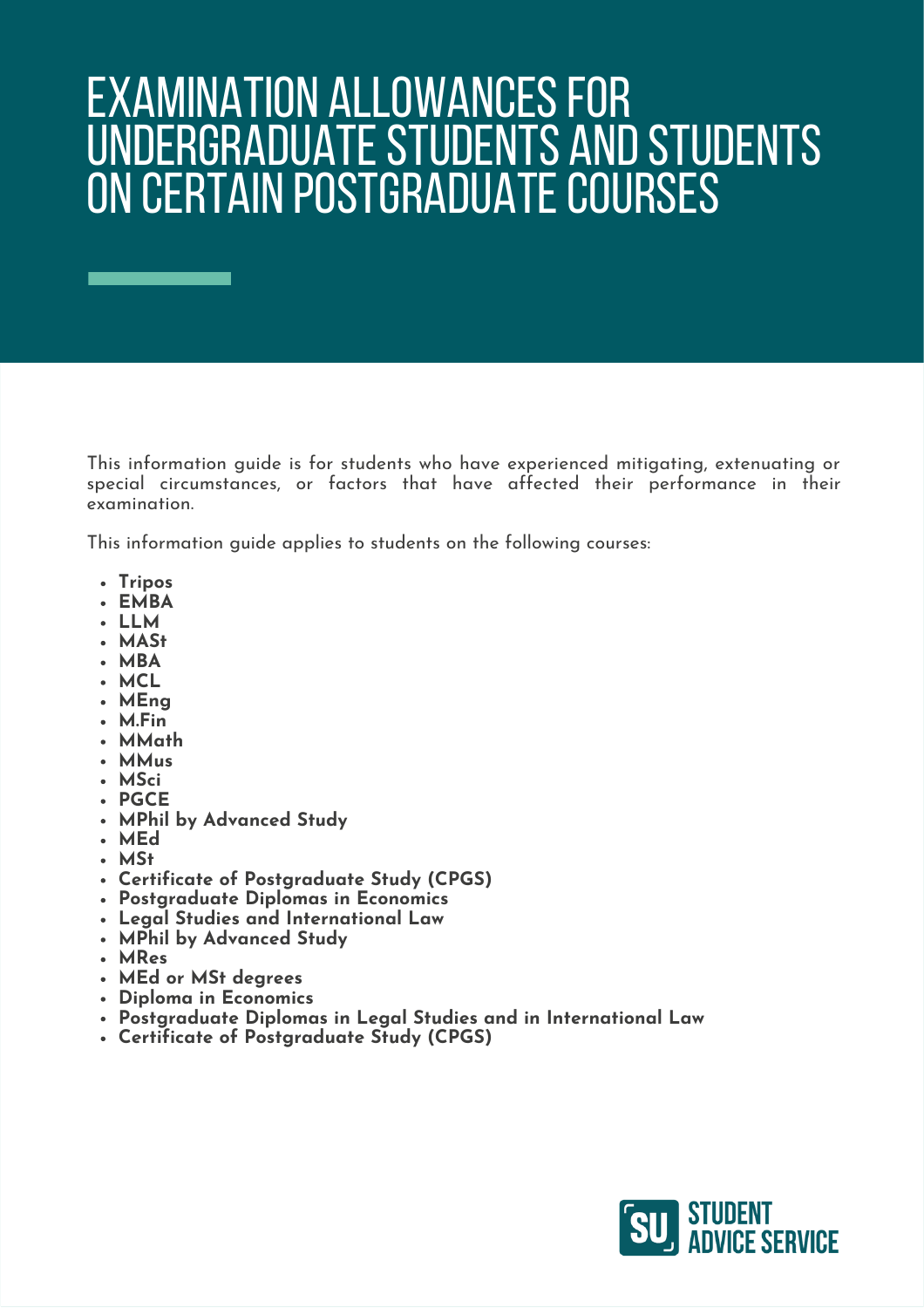# WHAT IS AN EXAMINATION?

#### WHAT IS AN EXAMINATION?

The term 'examination' can include any assessment you submit that receives marks that are counted towards your University of Cambridge award.

#### WHAT CAN YOU DO IF YOU FAILED, UNDERPERFORMED OR DID NOT ATTEND YOUR EXAM?

The first thing is to determine why. Did you fail, underperform or not attend the exam due to mitigating circumstances (such as medical reasons or grave cause) or was it something to do with the conduct of the examination?

#### WHAT IS A MITIGATING CIRCUMSTANCE?

In the context of an examination allowance, the University defines mitigating circumstances as 'serious illness or other grave cause which has clearly impacted upon the examination itself.

Some examples of mitigating circumstances are:

• Short illness such as a bad cold or the flu.

• A long term or more serious illness which has recently been diagnosed and which affected your preparation and/or the performance in the examination.

• A recently diagnosed disability for which you did not have reasonable adjustments in place to mitigate any impact this may have had on your studies.

• A bereavement in the family or close friend.

• A family emergency such as illness of a family member.

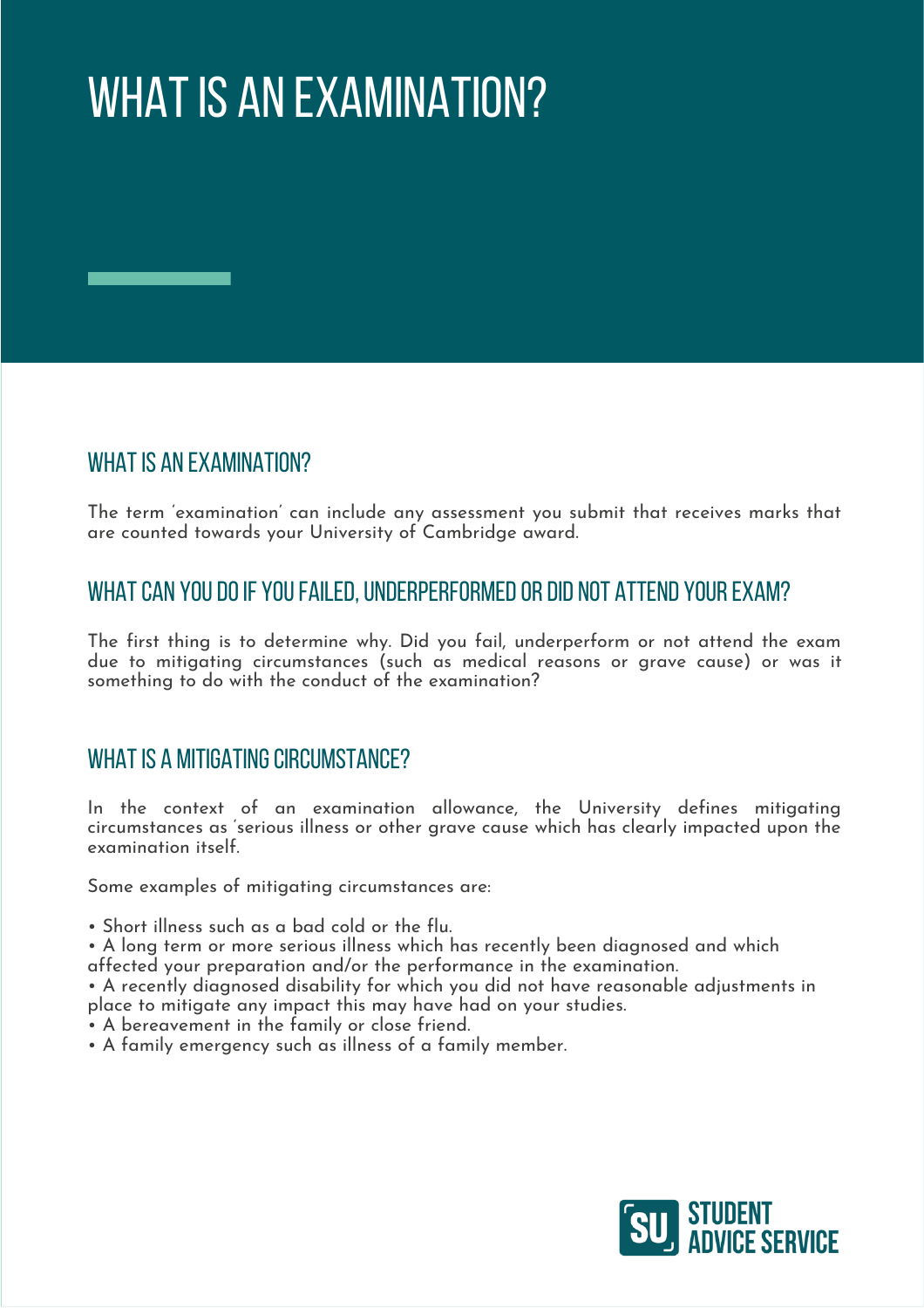### IF A MITIGATING CIRCUMSTANCE DID AFFECT YOUR PREPARATION, PERFORMANCE OR ATTENDANCE, WHAT CAN YOU DO?

The first thing to consider in this situation is did you get any help at the time; did you see your GP, College Nurse, Counsellor or other health professional? Or if it was an issue of grave cause, what evidence can you collect to prove this?

This is because students, themselves or through their College, can present their case and make the University aware of their circumstances by laying out exactly what happened and providing evidence to support this.

This is why it is very important for students to access support if their health is impacted during the examination period, not only for them to benefit from any advice and support a medical professional can provide but also to serve as evidence should the exams have been negatively affected.

#### HOW WOULD MY CASE BE PRESENTED?

Presenting a case that relates to exams and mitigating circumstances for undergraduate students and certain [postgraduate](https://www.student-registry.admin.cam.ac.uk/about-us/EAMC) courses is called applying for an examination allowance. Applications for [examination](https://www.student-registry.admin.cam.ac.uk/about-us/EAMC) allowances can be submitted by you or the College on your behalf to the EAMC (Examination, Access and Mitigation Committee) within three months of receiving the examination results. If they wish to, students can also provide a personal statement to accompany the application.

#### WHATIS AN EXAMINATION ALLOWANCE?

Examination allowances can be applied for where a student's exams were affected by medical or grave cause, also known as mitigating circumstances - for example, mental health issues, bereavement, or sudden short illnesses. An examination allowance does not affect the marks received. Its purpose is to allow students a chance to obtain the qualification they have been registered for if the EAMC accepts that their performance in the examination has been affected by serious mitigating circumstances.

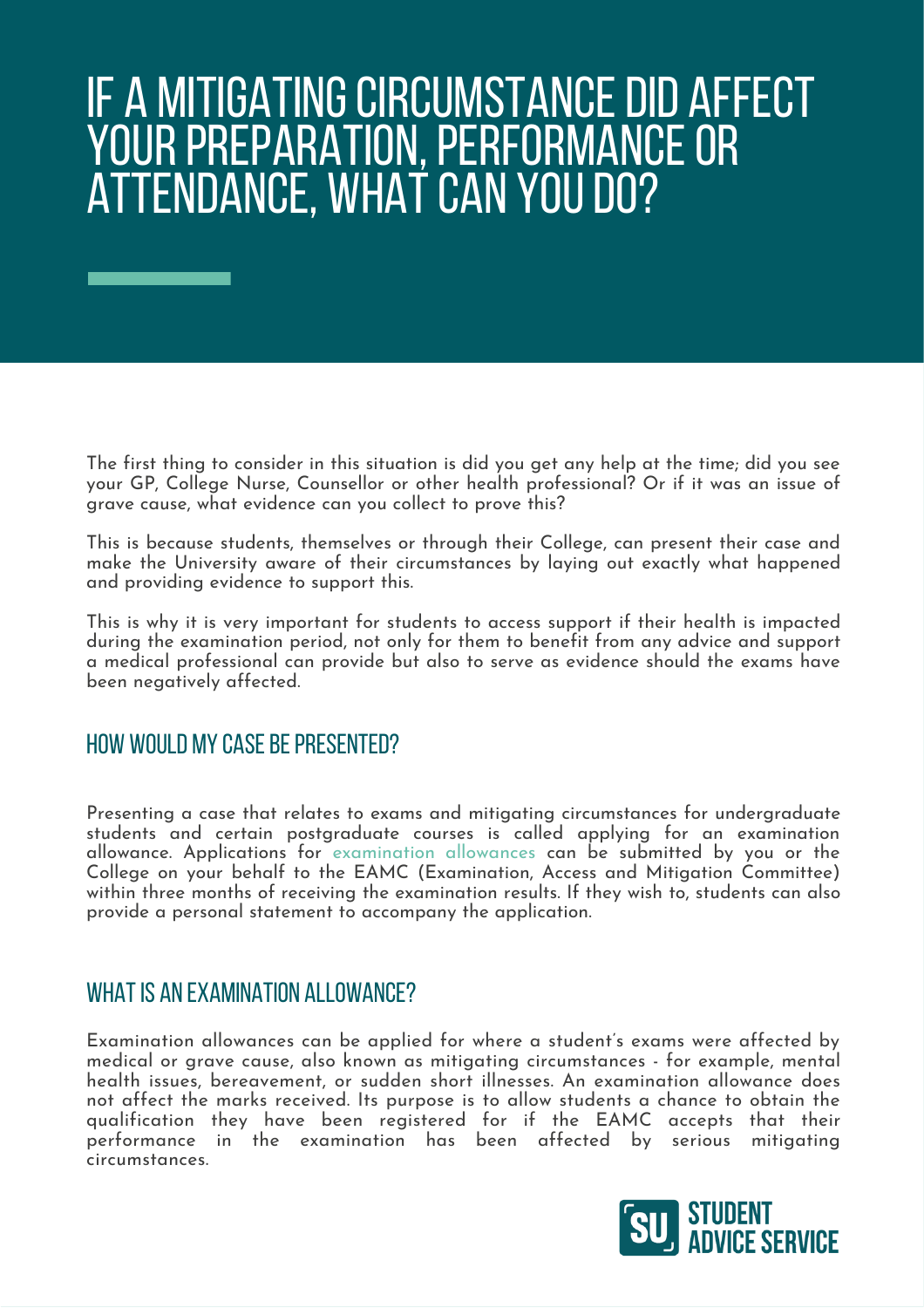### WHAT WOULD BE POSSIBLE OUTCOMES OF A SUCCESSFUL APPLICATION FOR AN EXAMINATION ALLOWANCE?

WHAT WOULD BE POSSIBLE OUTCOMES OF A SUCCESSFUL APPLICATIO[N](https://www.student-registry.admin.cam.ac.uk/files/guidance_notes_for_examination_allowances_202122.pdf) FOR AN EXAMINATION ALLOWANCE FOR UNDERGRADUATE STUDENTS AND STUDENTS ON THE [FOLLOWINGPOSTGRADUATECOURSES:EMBA;LLM;](https://www.student-registry.admin.cam.ac.uk/files/guidance_notes_for_examination_allowances_202122_v2.pdf) MAST; MBA; MCL; MENG; M.FIN; MMATH; MMUS; MSCI;PGCE[?](https://www.student-registry.admin.cam.ac.uk/files/guidance_notes_for_examination_allowances_202122.pdf)

If you have a case and evidence to support that case, there are a range of possible examination allowances. Your Tutor or the Student Advice Service can provide information and guidance on these.

Depending on the examination allowance, outcomes could include:

#### **• To be allowed to progress.**

This allowance is available to students who are on courses that are more than one year in length and student who is not in their final year.

- **• Declared to have deserved honours (DDH).**
- **• Awarded an Ordinary BA degree.**
- **• Allowed the examination.**

This credits the student with the examination (the degree you are registered for) even though you have not met all of the normal requirements

#### **• Reconsideration of an original result.**

This is intended for a student who has performed at the standard of a higher class in all but a relatively small part of the examination (around 25%), where that small part of the examination was affected by mitigating circumstances and where this is apparent in the student's profile of results.

#### **• Re-sit opportunity.**

Only in very exceptional circumstances will students be allowed to re-sit an examination. As a result, applications for an assessment re-sit will only be considered where disregarding terms, 'allowed the exam' or 'disregarding a paper' would not be possible.

#### **The following outcomes cannot be applied through this process:**

- Change the mark for a paper by either adding extra marks or removing marks.
- Award or instruct a Chair of Examiners to change an overall Class based on how a student might have performed.
- Change or move grade boundaries for an individual student or cohort.

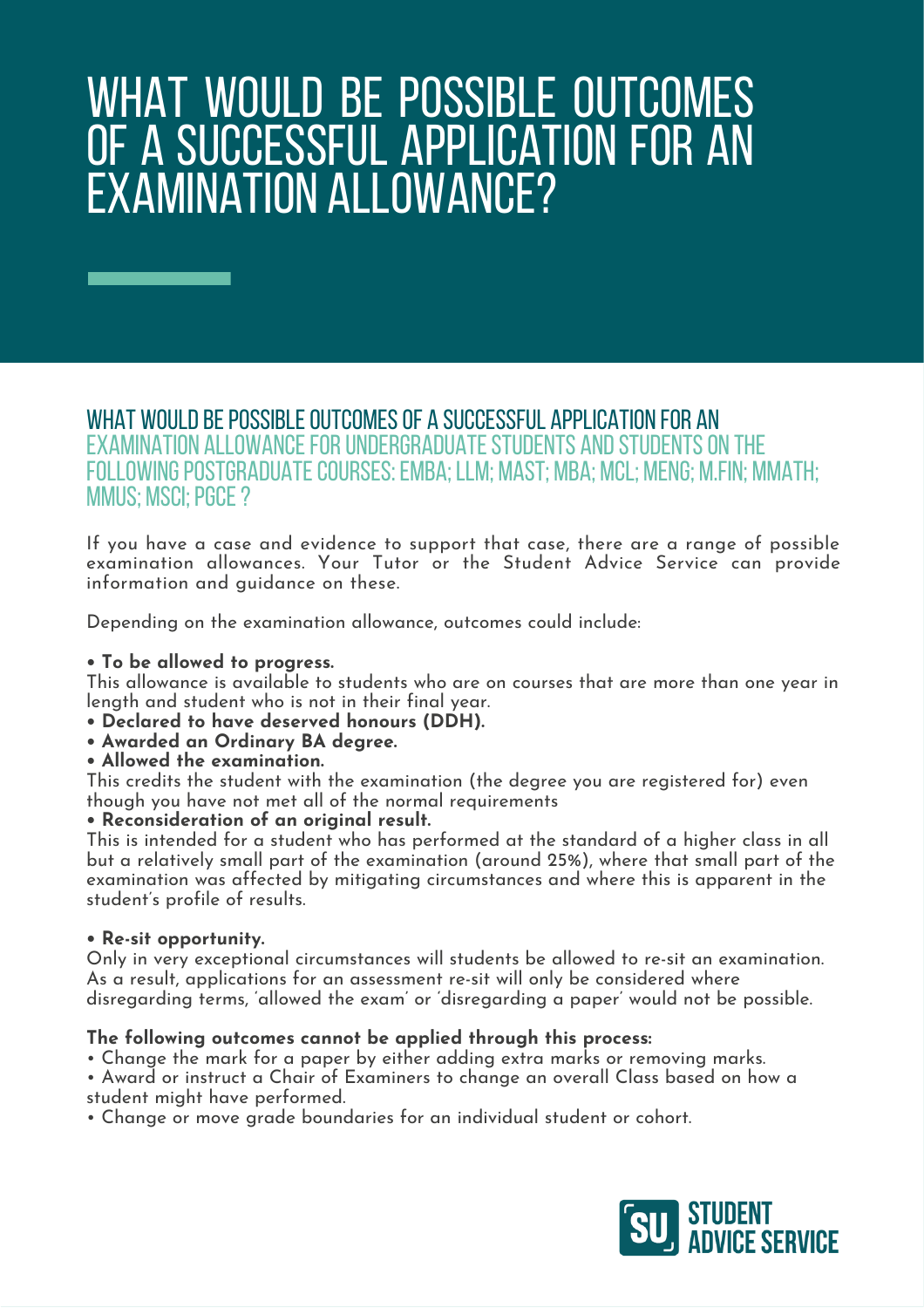# WHAT ARE THE POSSIBLE OUTCOMES?

WHAT WOULD BE POSSIBLE OUTCOMES OF A SUCCESSFUL APPLICATION FOR AN EXAMINATION ALLOWANCE FOR POSTGRADUATE STUDENTS ON TAUGHT PROGRAMMES WHICH INCLUDES THE MPHIL BY ADVANCED STUDY, MRES OR MST DEGREES, DIPLOMA IN ONOMICS, POSTGRADUATE DIPLOMAS IN LEGAL STUDIES AND IN INTERNATIONAL LAW. CERTIFICATES OF POSTGRADUATE STUDY (CPGS)[?](https://www.student-registry.admin.cam.ac.uk/files/guidance_notes_for_examination_allowances_202122_for_certain_postgraduate_courses.pdf)

If you have a case and evidence to support that case, there are two possible examination allowances. Your Tutor or the Student Advice Service can provide information and guidance on these.

Depending on the examination allowance, outcomes could include:

**• To approve the candidate for the qualification without further examination.** This is only possible if the relevant Degree Committee has judged the student to have performed with credit in a substantial part of the examination.

**• To allow candidates to be examined or re-examined under such conditions and at a time determined following consultation by the EAMC with the relevant Degree Committee.**

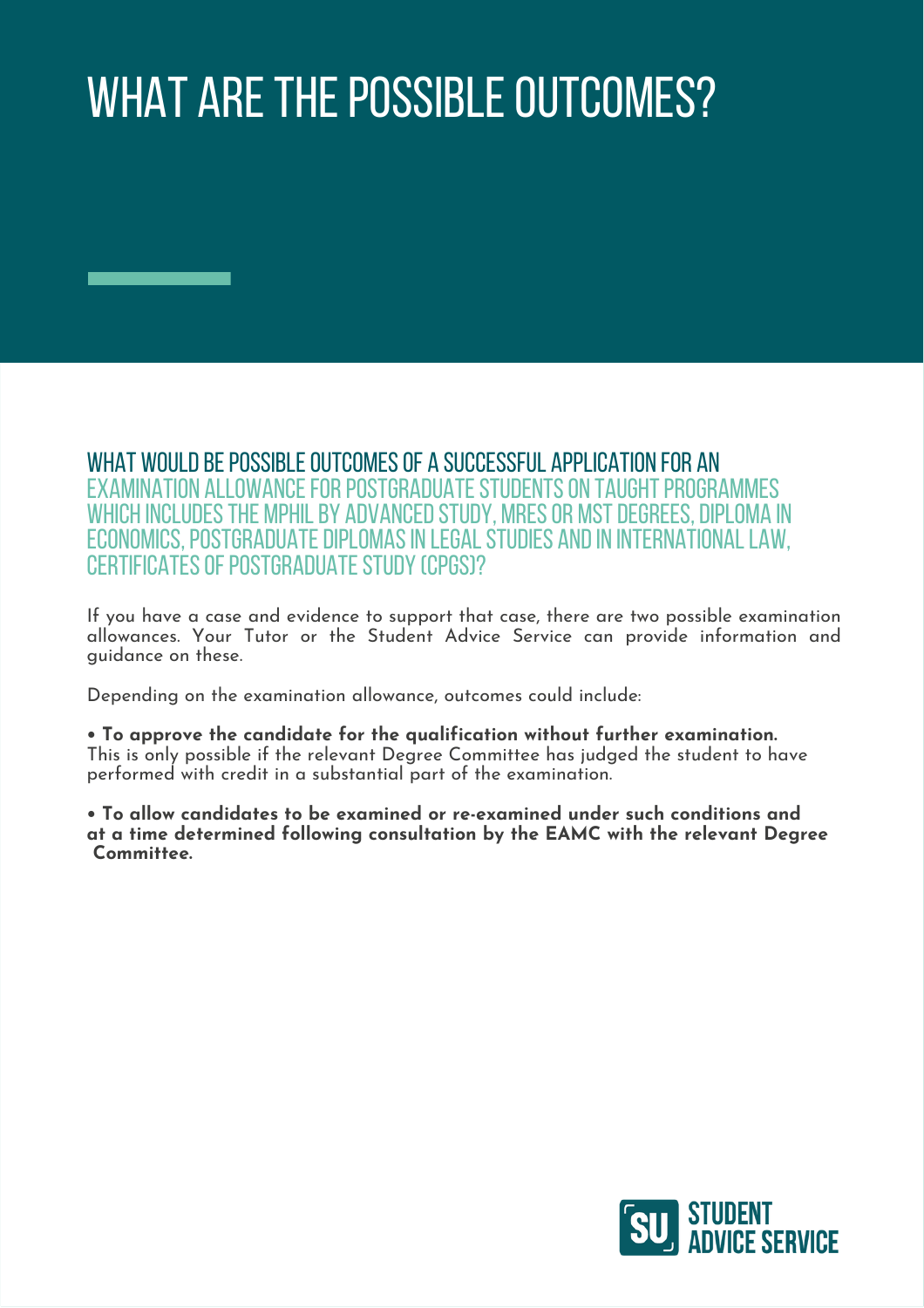# WHAT KIND OF EVIDENCE IS REQUIRED?

#### MEDICALEVIDENCE

Medical evidence could be a letter from the GP, College Nurse, or any other relevant medical professional, confirming you were unwell before and/or during the examination and explaining the impact the health issues had on your performance or attendance. Medical support should be sought before the completion of the examination as post hoc evidence will not be given the same weight as evidence that predates an examination. In line with University recommendations the supporting evidence should be:

- **Relevant** relating to the time in question.
- **Contemporary** produced close in time to the period affected.

• **Specific** – where possible, it should explicitly relate to the impact the circumstances described have had on the examination.

#### EVIDENCE OF GRAVE CAUSE

Evidence of grave cause could include for example a death certificate of a parent or medical evidence proving that a loved one has been hospitalised.

#### **ACADEMIC EVIDENCE**

Applications for examination allowances should include academic evidence. Depending on your course this could be supervision reports for the year or years on which the allowance is requested, and any other coursework completed throughout the year.

You can also consider asking supervisors or other academics you work with to provide letters of support. You can also use emails you may have received from these individuals about the quality of your work.

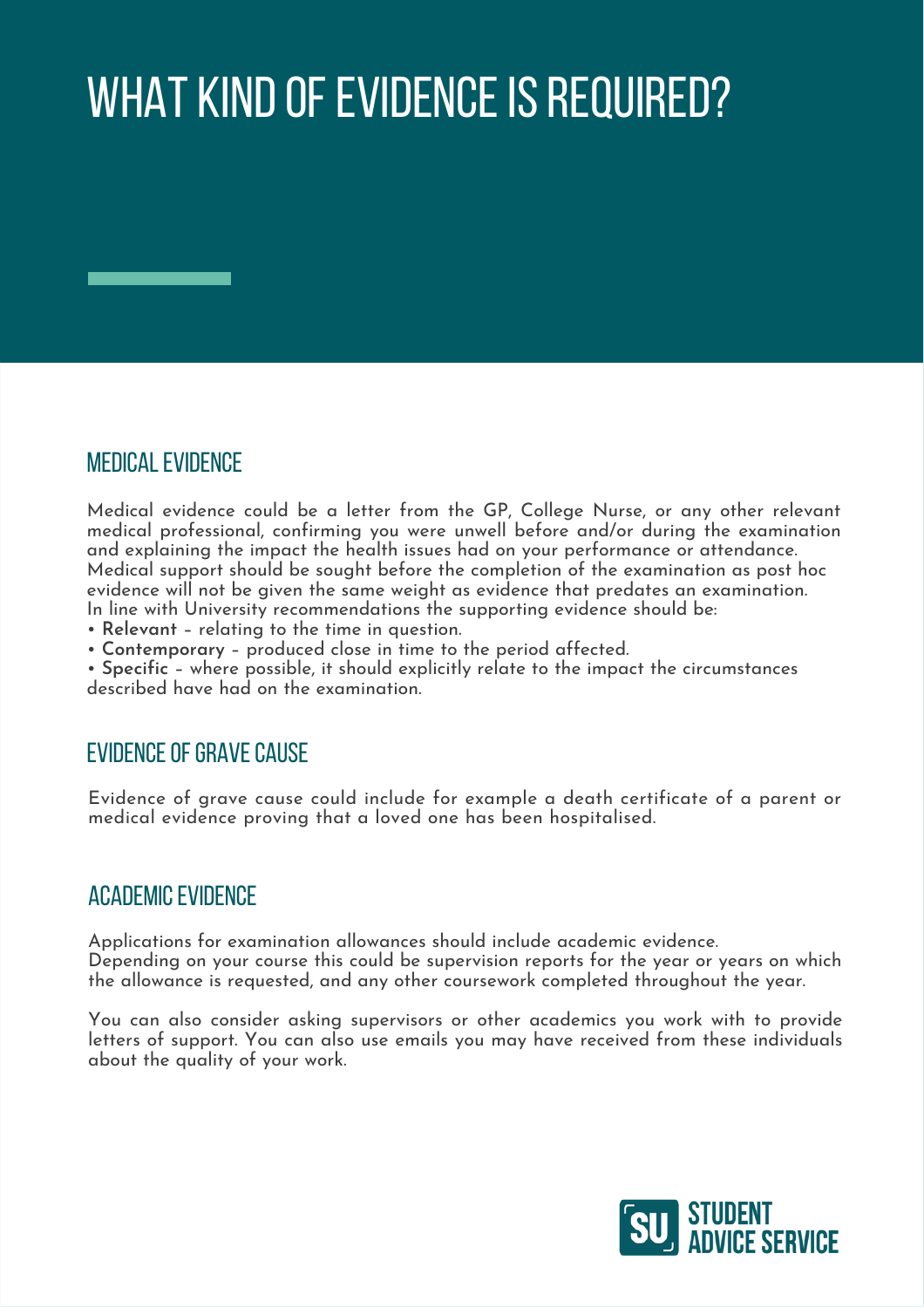# WHAT IF IDO NOT HAVE EVIDENCE TO SUPPORT MY CASE?

#### MEDICALEVIDENCE

If medical issues affected your exams and you did not seek medical support at the time, post hoc evidence is better than no evidence. You could explain the situation to your health professional (how you were feeling, when and what impact this had on your exams) and ask them to write a letter.

It would be helpful if in the letter the doctor offered their professional opinion that your experience would have had an impact on your studies.

#### **EVIDENCE OF GRAVE CAUSE**

If you do not have evidence to support the actual 'grave cause' (e.g. death certificate, hospitalisation of a loved one, increased caring responsibilities), consider speaking to a health professional about what impact this had on your exams.

The health professional may be able to write a letter of support on the impact the grave cause has had on your physical and/or mental health. A letter from your Tutor may also be helpful to confirm, for example, that you had increased caring responsibilities during the examination period.

#### **ACADEMIC EVIDENCE**

Applications for an examination allowance will usually include supervision reports, the examinations timetable and any previous examinations/assessments results.

In addition, you could also consider asking supervisors or other academics you work with to provide letters of support. You can also use emails you may have received from these individuals about the quality of your work.

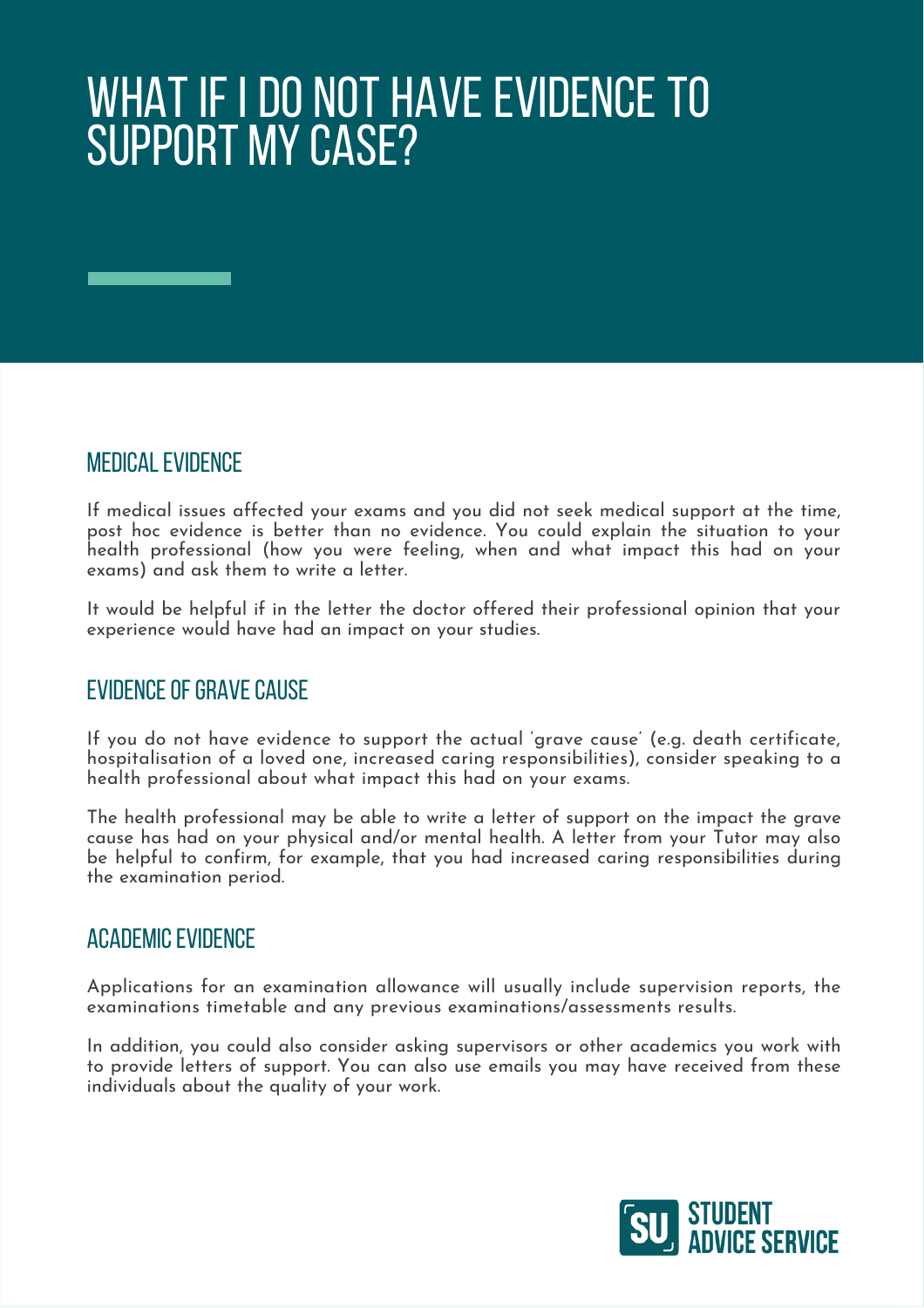# IF I AM UNHAPPY WITH THE OUTCOME, CAN I REVIEW THE DECISION?

If you are [unsatisfied](https://www.studentcomplaints.admin.cam.ac.uk/reviews-decisions-university-bodies) with the outcome and reasons behind the decision, you can request a review of this [decision](https://www.studentcomplaints.admin.cam.ac.uk/reviews-decisions-university-bodies) within 14 days of receiving the decision letter on the following grounds:

• **Procedural irregularities** that occurred during the reconsideration which were material or potentially material to the decision being reached;

• The decision is unreasonable in that no reasonable person or body could have reached the same decision on the available evidence;

• The availability of new evidence, which materially impacts the decision and which, for valid reasons, could not have been submitted at an earlier stage.

You can submit the review yourself, although the College can provide advice and support with the application.

#### WHAT HAPPENS IF I AM UNSATISFIED WITH THE OUTCOME OF THE REVIEW OF THE DECISION?

If you are unsatisfied with the [outcome](https://www.oiahe.org.uk/) and reasons behind the decision, you can make a representation to the [O](https://www.oiahe.org.uk/)ffice of the [Independent](https://www.oiahe.org.uk/) Adjudicator (OIA).

To do this, you will need a Completion of Procedures letter (COP) from the University.

The deadline to submit a complaint to the OIA is 12 months from the formal decision being issued.

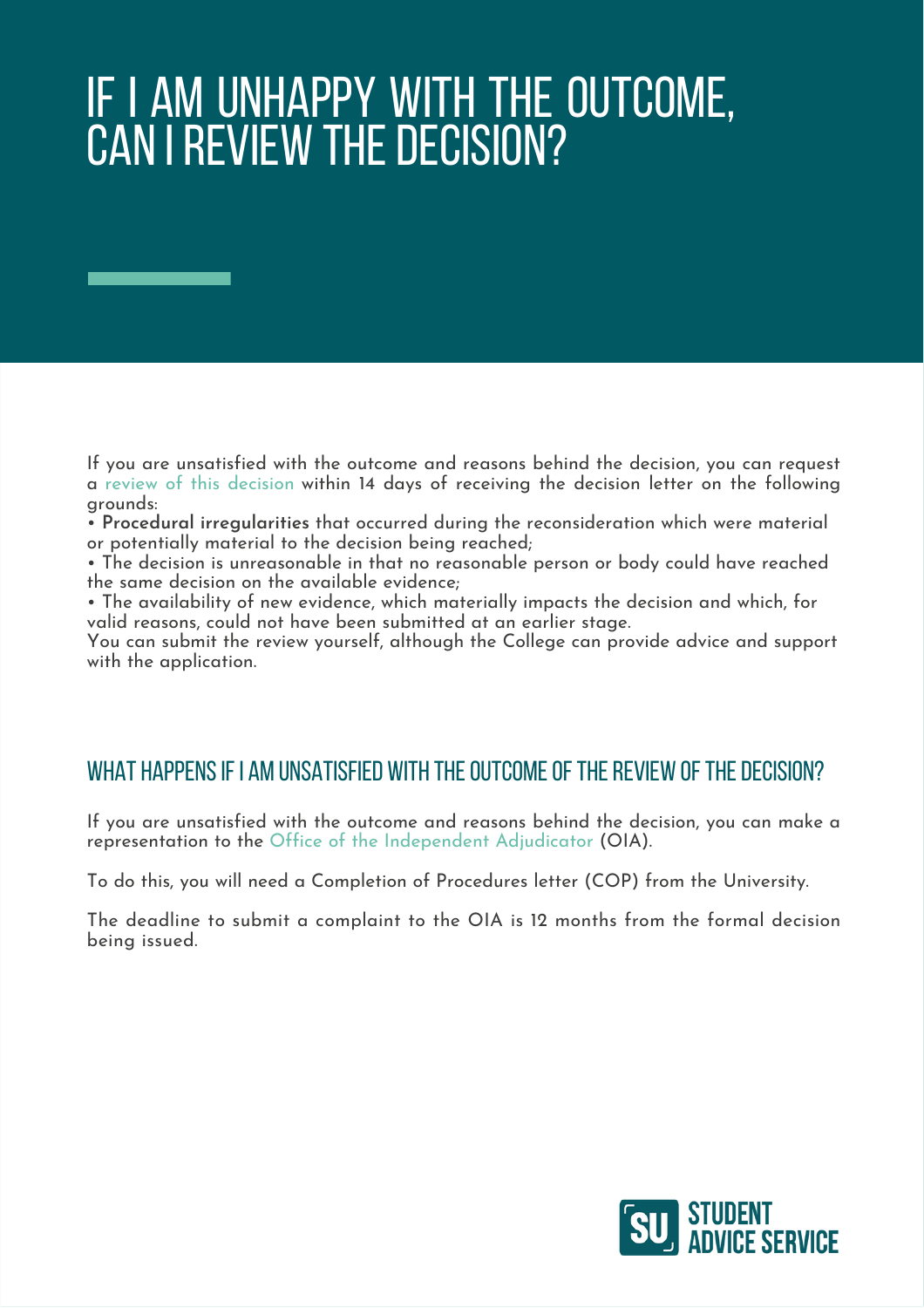# WHERE CAN I GO FOR MORE INFORMATION AND SUPPORT?

Consider speaking to your College Tutor about the issues you experienced and the impact they had on your studies.

You may also wish to get one to one advice from one of our Advisors at the Student Advice Service.

You may wish to access the University guidance yourself. Links to the relevant information are listed below.

#### HOW CAN STUDENTS ACCESS ADVICE FROM THE STUDENT ADVICE SERVICE?

[You](http://www.cambridgesu.co.uk/advice/contact) can [email](http://www.cambridgesu.co.uk/advice/contact) ([advice@cambridgesu.co.uk\)](mailto:advice%40cambridgesu.co.uk?subject=) or use our website contact form (www. [cambridgesu.co.uk/advice/contact\)](http://www.cambridgesu.co.uk/advice/contact) to make an appointment to speak with an Advisor. Appointments can be conducted over the phone or video call.

We are also happy to communicate with students by email only if that is what they prefer.